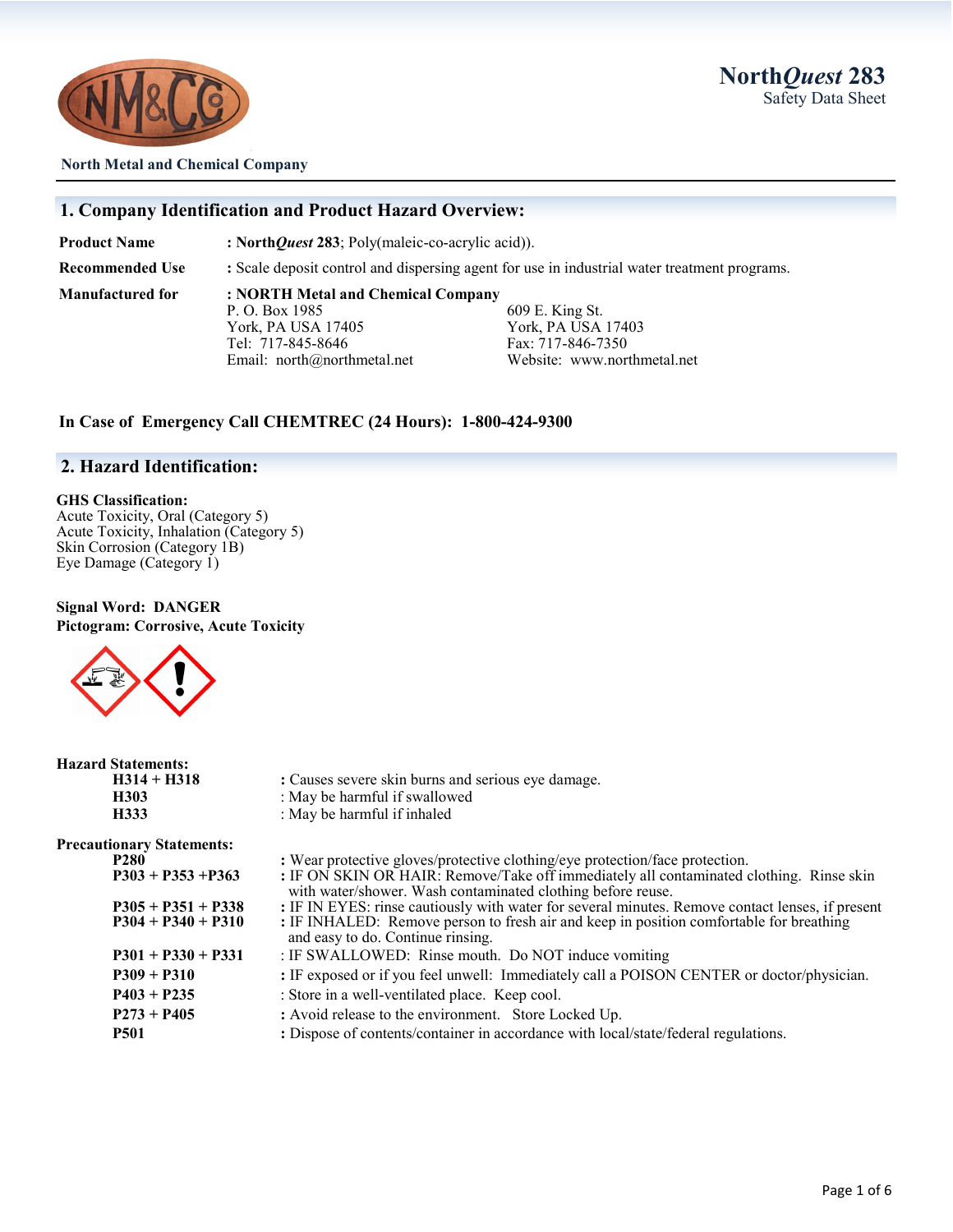## **3. Composition/Information on Ingredient:**

**Chemical Name : North***Quest* **283**; Copolymer of maleic anhydride; poly(acrylic-co-maleic anhydride).

| <b>Chemical Family</b> | : Maleic based copolymer. |
|------------------------|---------------------------|
|------------------------|---------------------------|

| <b>Chemical Formula</b> |       |
|-------------------------|-------|
| <b>Structure</b>        | : N/A |

**Substance: CAS Number: Hazard Compo. (% )** Poly(acrylic-co-maleic acid) 26677-99-6 See section 2 Proprietary Water 7732-18-5 —— Proprietary 7732-18-5

## **4. First Aid Measures:**

| <b>Eyes</b>                        | : Flush skin with running water for at least fifteen minutes. Remove any contact lenses. If irritation<br>persists, get medical aid.                              |
|------------------------------------|-------------------------------------------------------------------------------------------------------------------------------------------------------------------|
| <b>Skin</b>                        | : Remove contaminated clothing. Flush skin with running water for fifteen minutes. If irritation persists,<br>get medical aid.                                    |
| Ingestion                          | : If the product is swallowed, do not induce vomiting. Call doctor/physician/poison center immediately.<br>Never give anything by mouth to an unconscious person. |
| <b>Inhalation</b>                  | : If safe to do so, remove individual from further exposure. Keep warm and at rest. If cough or other<br>symptoms develop, call doctor/poison center immediately. |
| <b>PPE</b> for first<br>responders | : Gloves and safety goggles are highly recommended.                                                                                                               |

# **5. Fire Fighting Measures:**

| Flash Point $(^{\circ}C)$                                    | : Above $100^{\circ}$ C.                                                                                                                                                                                                                                                                                                                                                                                                                                                                                                                          |
|--------------------------------------------------------------|---------------------------------------------------------------------------------------------------------------------------------------------------------------------------------------------------------------------------------------------------------------------------------------------------------------------------------------------------------------------------------------------------------------------------------------------------------------------------------------------------------------------------------------------------|
| <b>Flammable Limits</b>                                      | : Not applicable.                                                                                                                                                                                                                                                                                                                                                                                                                                                                                                                                 |
| <b>Autoignition Temp.</b>                                    | : Not applicable.                                                                                                                                                                                                                                                                                                                                                                                                                                                                                                                                 |
| <b>Flammable Class</b>                                       | : Not applicable.                                                                                                                                                                                                                                                                                                                                                                                                                                                                                                                                 |
| <b>Flame Propagation or</b><br><b>Burning Rate of Solids</b> | : Not available.                                                                                                                                                                                                                                                                                                                                                                                                                                                                                                                                  |
| <b>General Hazard</b>                                        | : Evacuate personnel downwind in-order to avoid inhalation of irritating and/or harmful fumes and smoke.                                                                                                                                                                                                                                                                                                                                                                                                                                          |
| <b>Extinguishing Media</b>                                   | : Water spray, chemical-type foam. Appropriate for the surrounding area.                                                                                                                                                                                                                                                                                                                                                                                                                                                                          |
| <b>Hazardous Combustion</b><br><b>Products</b>               | : Carbon monoxide and carbon dioxide.                                                                                                                                                                                                                                                                                                                                                                                                                                                                                                             |
|                                                              | Fire Fighting Procedures: This product is a non-flammable substance. However, hazardous decomposition and combustion<br>products such as carbon oxides are formed if product is burning. Cool exposed containers with water<br>spray to prevent over heating.                                                                                                                                                                                                                                                                                     |
|                                                              | Fire Fighting Equipment: Respiratory and eye protection are required for fire fighting personnel. Full protective equipment<br>(bunker gear) and self-contained breathing apparatus (SCBA) should be used for all indoor fires and any<br>significant outdoor fires. Evacuate area and fight fire from safe distance or a protected location. Move<br>fire-exposed containers, if allowable without sacrificing the safety of the firefighters. If possible,<br>firefighters should control run-off water to prevent environmental contamination. |
| <b>Sensitivity to Static</b><br><b>Discharge</b>             | : Not sensitive.                                                                                                                                                                                                                                                                                                                                                                                                                                                                                                                                  |
| <b>Sensitivity to</b><br><b>Mechanical Impact</b>            | : Not sensitive.                                                                                                                                                                                                                                                                                                                                                                                                                                                                                                                                  |



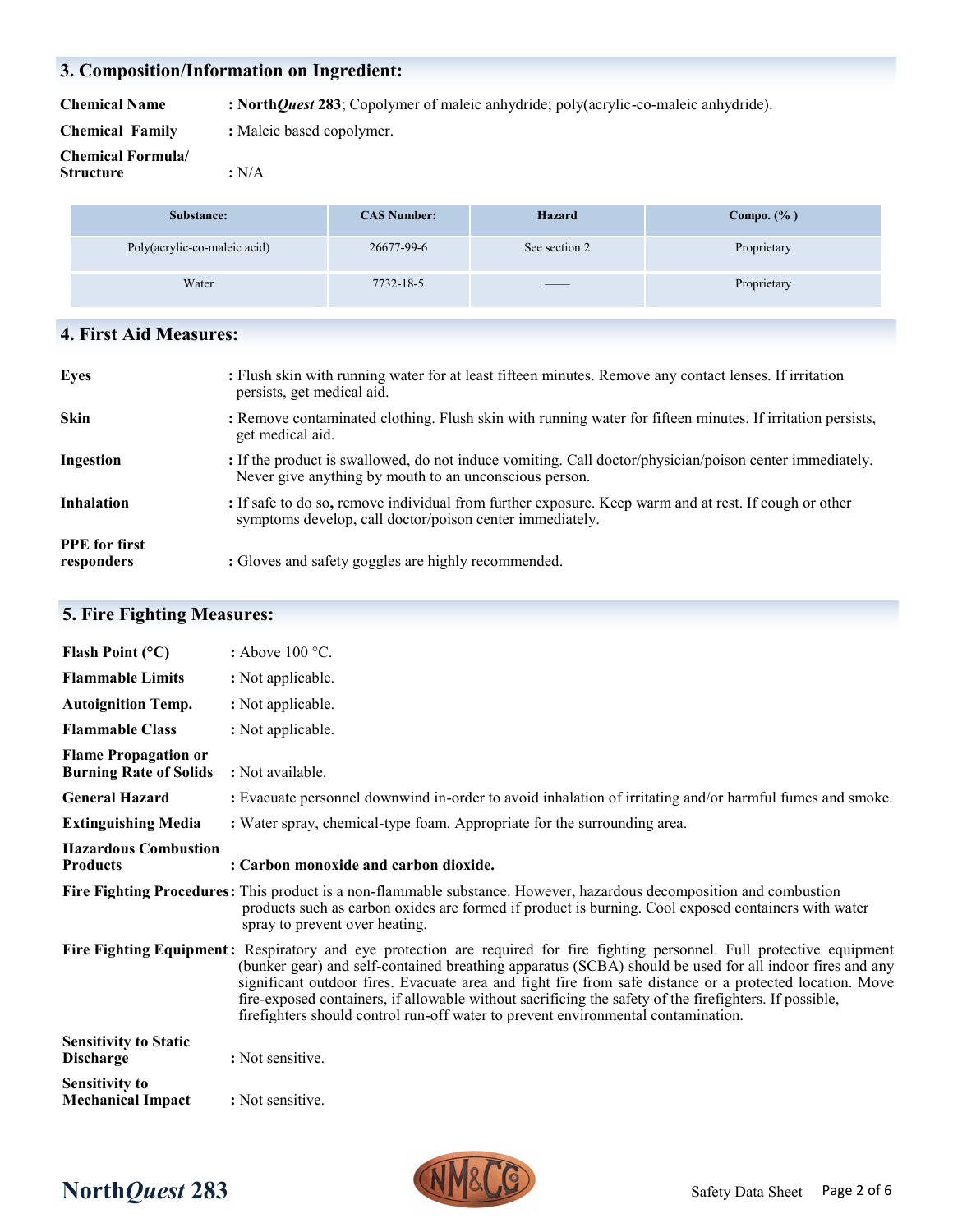#### **6. Accidental Release Measures:**

| <b>Protective Gear for</b><br>Personnel:    | For Small Spill : Safety glasses or chemical splash goggles, chemically resistant gloves (rubber/latex), chemically<br>resistant boots, and any appropriate body protection to minimize direct contact to the skin.                                                                                                                                 |
|---------------------------------------------|-----------------------------------------------------------------------------------------------------------------------------------------------------------------------------------------------------------------------------------------------------------------------------------------------------------------------------------------------------|
|                                             | For Large Spill: Triple gloves (rubber and nitrile over latex), chemical resistant suit, boots, hard hat, full face mask/an air<br>purifying respirator (NIOSH approved). Self contained breathing apparatus must be worn in situations<br>where fumigant gas generation and low oxygen levels are a consequence of contamination from the<br>leak. |
| <b>Spill Clean-up</b><br><b>Procedures:</b> |                                                                                                                                                                                                                                                                                                                                                     |
|                                             | For Small Spill : In the event of a small spill, the leak should be contained with an absorbent pad and placed in a properly<br>labeled waste disposal container immediately. Clean the spill area with water. Do not let chemical/spill<br>waste enter the environment.                                                                            |
|                                             | For Large Spill: In the event of a large spill, contain the spill immediately and dispose according to state, federal, and<br>local hazardous waste regulation. Do not let chemic/spill waste enter the environment.                                                                                                                                |
| Environmental<br><b>Precaution</b>          | : Water spill: use appropriate containment to avoid run off or release to sewer or other waterways.<br>Land spill: use appropriate containment to avoid run off or release to ground.<br>General precaution: remove containers of strong acid and alkali from the release area.                                                                     |
| <b>Release Notes</b>                        | : If spill could potentially enter any waterway, including intermittent dry creeks, contact local authorities.                                                                                                                                                                                                                                      |

#### **7. Handling and Storage:**

| <b>Handling</b>                                                                                  | : Use appropriate personal protective equipment as specified in Section 8. Handle in a well-ventilated |  |  |
|--------------------------------------------------------------------------------------------------|--------------------------------------------------------------------------------------------------------|--|--|
|                                                                                                  | area. Handle in a manner consistent with good industrial/manufacturing techniques and practices.       |  |  |
| Wash hands thoroughly with soap and water after use. Remove contaminated clothing and protective |                                                                                                        |  |  |
|                                                                                                  | equipment before entering eating areas.                                                                |  |  |
|                                                                                                  |                                                                                                        |  |  |

**Storage** : Store in a cool, dry well-ventilated area. Keep containers closed when not in use. Keep product isolated from incompatible materials/conditions.

#### **8. Exposure Controls and Personal Protection:**

**Engineering Controls** : Use appropriate engineering controls to minimize exposure to vapors generated via routine use. Maintain adequate ventilation of workplace and storage areas. **Personal Protective** 

**Equipment** : Eyes and face: Wear safety glasses with side shields or goggles when handling this material. **Skin:** Avoid direct contact with skin. Wear rubber gloves, apron, boots or whole bodysuit when handling this product. **Respiratory:** Avoid breathing vapor or mist. Use NIOSH approved respiratory protection equipment when air borne exposure is excessive. If used, full face-piece replaces the need for face shield and/or chemical goggles. Consult the respirator manufacturer to determine the appropriate type of equipment for a given application.

**Work Hygienic Practices:** Facilities storing or using this material should be equipped with emergency eyewash, and a safety shower. Good personal hygiene practices should always be followed.

#### **Exposure Limits:**

| <b>Substance:</b>            | CAS No.:   | <b>OSHA STEL</b> | <b>OSHA PEL</b> | <b>ACGIH TLV</b> | <b>ACGIH STEL</b> |
|------------------------------|------------|------------------|-----------------|------------------|-------------------|
| Poly(acrylic-co-maleic acid) | 26677-99-6 | N/A              | N/A             | N/A              | N/A               |

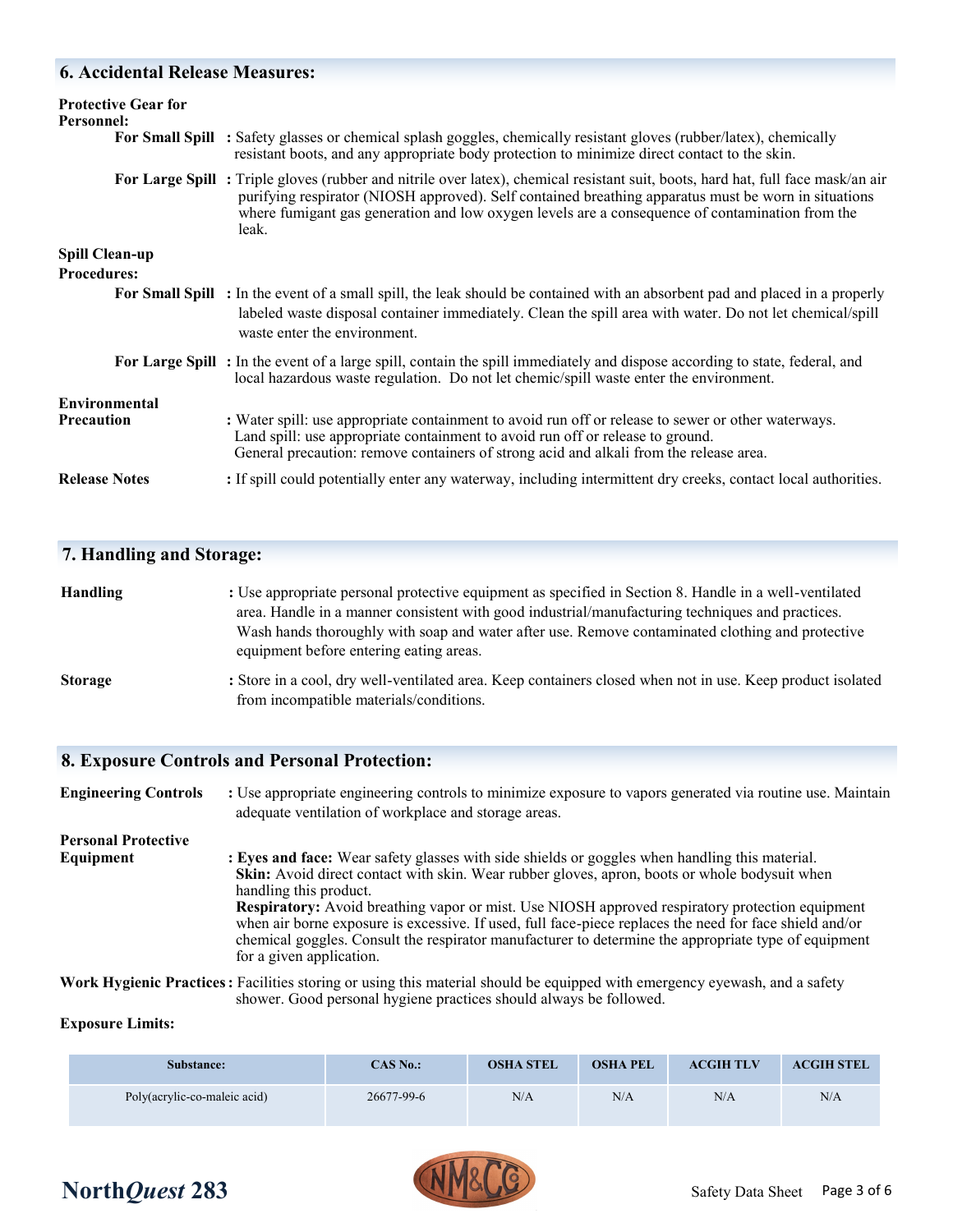# **9. Chemical and Physical Properties:**

| Appearance                       | : Transparent Liquid            | <b>Decomposition Temp.</b>   | : Not available                    |
|----------------------------------|---------------------------------|------------------------------|------------------------------------|
| Odor                             | : Characteristic                | <b>Evaporation Rate</b>      | : Not available                    |
| Odor threshold                   | : Not available                 | <b>Flammability</b>          | : Not flammable                    |
| Color                            | : Yellow to Amber Liquid        | <b>Upper Explosive Limit</b> | : Not available                    |
| pH (1% Solution)                 | $: 2.0 - 3.0$                   | <b>Vapor Pressure</b>        | : 3.2 kPa @ 25 $\degree$ C (Water) |
| <b>Melting Point</b>             | : Not available                 | <b>Vapor Density</b>         | : Not available                    |
| <b>Freezing Point</b>            | : $\le$ -5 $\mathrm{^{\circ}C}$ | <b>Specific Gravity</b>      | $: 1.200 - 1.300$                  |
| <b>Boiling Range</b>             | $: >100^{\circ}C$               | <b>Solubility</b>            | : Soluble in water                 |
| <b>Flash Point</b>               | $: > 100^{\circ}C$              | <b>Partition Coefficient</b> | : Not available                    |
| Viscosity (cPs) @ 25 $\degree$ C | $: 80 \text{ max}$              | <b>Auto Ignition Temp.</b>   | : Not available                    |

# **10. Stability and Reactivity:**

| <b>Stability</b>           | : The product is stable under normal ambient conditions of temperature and pressure.                                     |
|----------------------------|--------------------------------------------------------------------------------------------------------------------------|
| <b>Polymerization</b>      | : Polymerization will not occur.                                                                                         |
| <b>Hazardous</b>           | Decomposition Products: Carbon monoxide and carbon dioxide.                                                              |
|                            | <b>Incompatible Materials</b> : Strong reducing agents and oxidizing agents.                                             |
| <b>Conditions to Avoid</b> | : Avoid exposure to extreme temperatures, contact with incompatible chemicals, uncontrolled contact<br>with accelerants. |

# **11. Toxicological Information:**

#### **Acute Toxicity Data:**

| Oral LD <sub>50</sub> | : $10000$ mg/kg     |
|-----------------------|---------------------|
| Dermal $LD_{50}$      | : No data available |
| Inhalation $LD_{50}$  | : No data available |

#### **Corrosion/Irritation:**

| Skin | : No data available. |
|------|----------------------|
| Eyes | : No data available. |

#### **Sensitization:**

| Respiratory                 | : No data available. |
|-----------------------------|----------------------|
| <b>Skin</b>                 | : No data available. |
| Carcinogenicity             | : No data available. |
| Mutagenicity                | : No data available. |
| <b>Reproductive Effects</b> | : No data available. |
| <b>Teratogenic Effects</b>  | : No data available. |
|                             |                      |

**Routes of Exposure :** Eyes, Skin, Inhalation, Ingestion

#### **Long Term Exposure Health Effects:**

| : Can cause severe damage to the eyes if exposure if prolonged.                           |
|-------------------------------------------------------------------------------------------|
| : Can cause significant irritation if exposure is prolonged.                              |
| : Can lead to coughing, nasal congestion, tightness of chest and /or shortness of breath. |
| : Can lead to possible nausea or vomiting.                                                |
|                                                                                           |



# **North***Quest* 283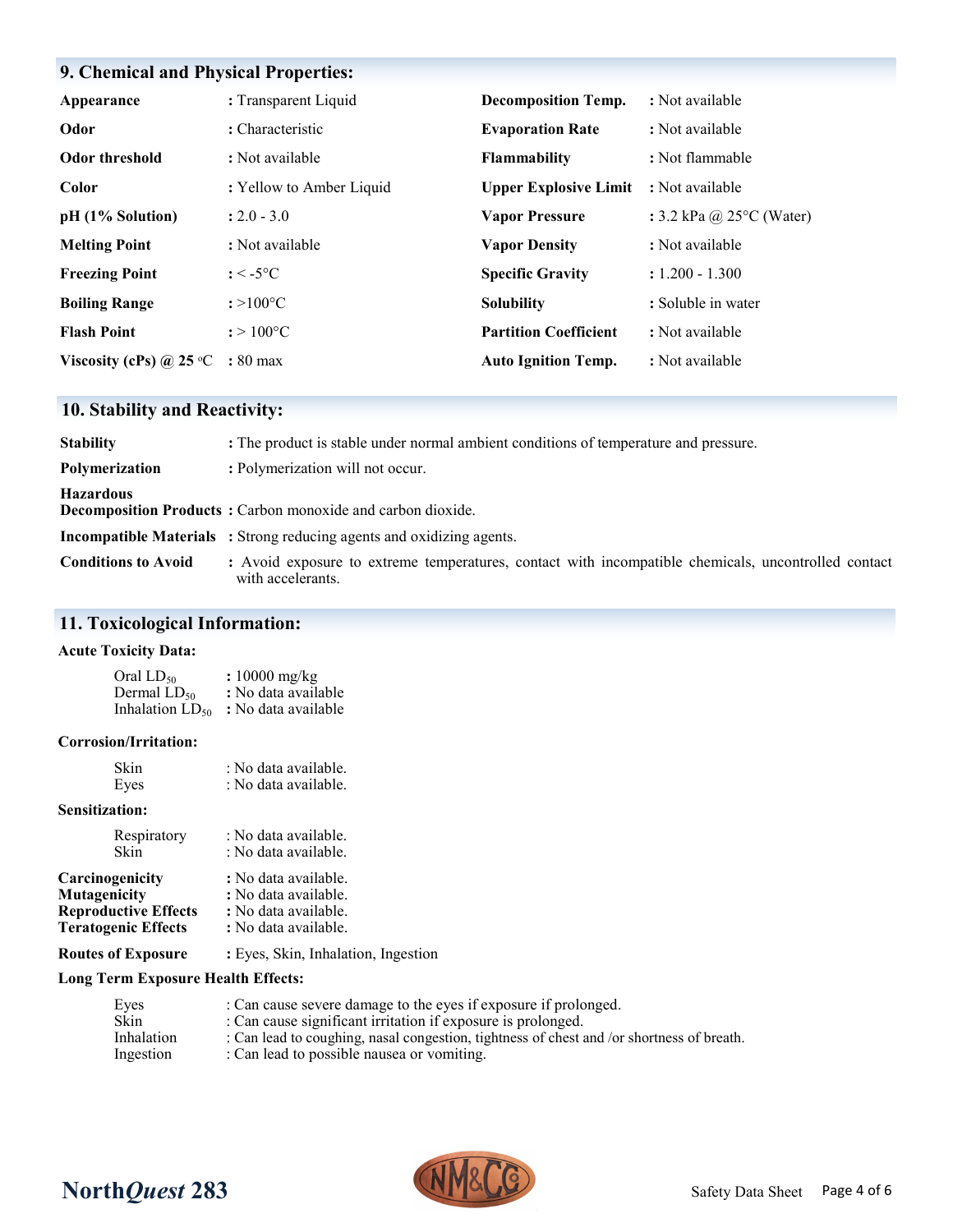### **12. Ecological Information:**

#### **All work practices must be aimed at eliminating environmental contamination.**

| <b>Biodegradability</b>                    | : No data available.                                                                                                                          |  |  |  |
|--------------------------------------------|-----------------------------------------------------------------------------------------------------------------------------------------------|--|--|--|
| <b>Bioaccumulative</b><br><b>Potential</b> | : No data available.                                                                                                                          |  |  |  |
| <b>Terrestrial Ecotoxicity</b>             | : This material may be harmful or fatal to contaminated plants or animals, especially if large volumes are<br>released into the environments. |  |  |  |
| <b>Aquatic Ecotoxicity</b>                 | : This product may be harmful or fatal to exposed aquatic life in low concentrations.                                                         |  |  |  |
| <b>Mobility in Soil</b>                    | : No data available.                                                                                                                          |  |  |  |
| <b>Other Adverse Effects</b>               | : No data available.                                                                                                                          |  |  |  |

#### **13. Disposal Considerations:**

| <b>Disposal Method</b>  | : Dispose of waste at an appropriate waste disposal facility according to current applicable laws and<br>regulations.                                                                                                          |
|-------------------------|--------------------------------------------------------------------------------------------------------------------------------------------------------------------------------------------------------------------------------|
| <b>For Large Spills</b> | : Contain material and call local authorities for emergency assistance.                                                                                                                                                        |
| <b>Product Disposal</b> | : Dispose of at a supervised incineration facility or an appropriate waste disposal facility according to<br>current applicable local, state and federal laws, regulations and product characteristics at time of<br>disposal. |
| <b>Empty Container</b>  | : Contaminated container should be labeled and disposed in accordance to local, state and federal laws and<br>regulations.                                                                                                     |
| <b>General Comments</b> | : Refer to section 6, accidental release measures for additional information.                                                                                                                                                  |

| <b>Regulatory</b><br><b>Information</b> | UN No. | <b>Proper Shipping Name</b>                                                                    | <b>UN Class</b> | <b>Packing Group</b> | Label            |
|-----------------------------------------|--------|------------------------------------------------------------------------------------------------|-----------------|----------------------|------------------|
| <b>US DOT</b>                           | 3265   | Corrosive Liquid, Acidic,<br>Organic, N.O.S.<br>(maleic anhydride & acrylic<br>acid copolymer) | 8               | III                  | <b>CORROSIVE</b> |
| <b>IMDG</b>                             | 3265   | Corrosive Liquid, Acidic,<br>Organic, N.O.S.<br>(maleic anhydride & acrylic<br>acid copolymer) | 8               | III                  | <b>CORROSIVE</b> |
| <b>IATA</b>                             | 3265   | Corrosive Liquid, Acidic,<br>Organic, N.O.S.<br>(maleic anhydride & acrylic<br>acid copolymer) | 8               | III                  | <b>CORROSIVE</b> |

## **14. Transport Information:**

#### **15. Regulatory Information:**

#### **U.S. Federal Regulations:**

**TSCA:** All components of this product are listed on the TSCA inventory. **CERCLA**: Not listed **SARA TITLE III (EPCRA) Section 302/304:** No components of this product were found to be on the hazardous chemicals list. **SARA TITLE III (EPCRA) Section 311/312:** Acute health hazard. **SARA TITLE III (EPCRA) Section 313:** Not regulated **OSHA:** Not listed **California Prop. 65:** Not listed

# **North***Quest* 283